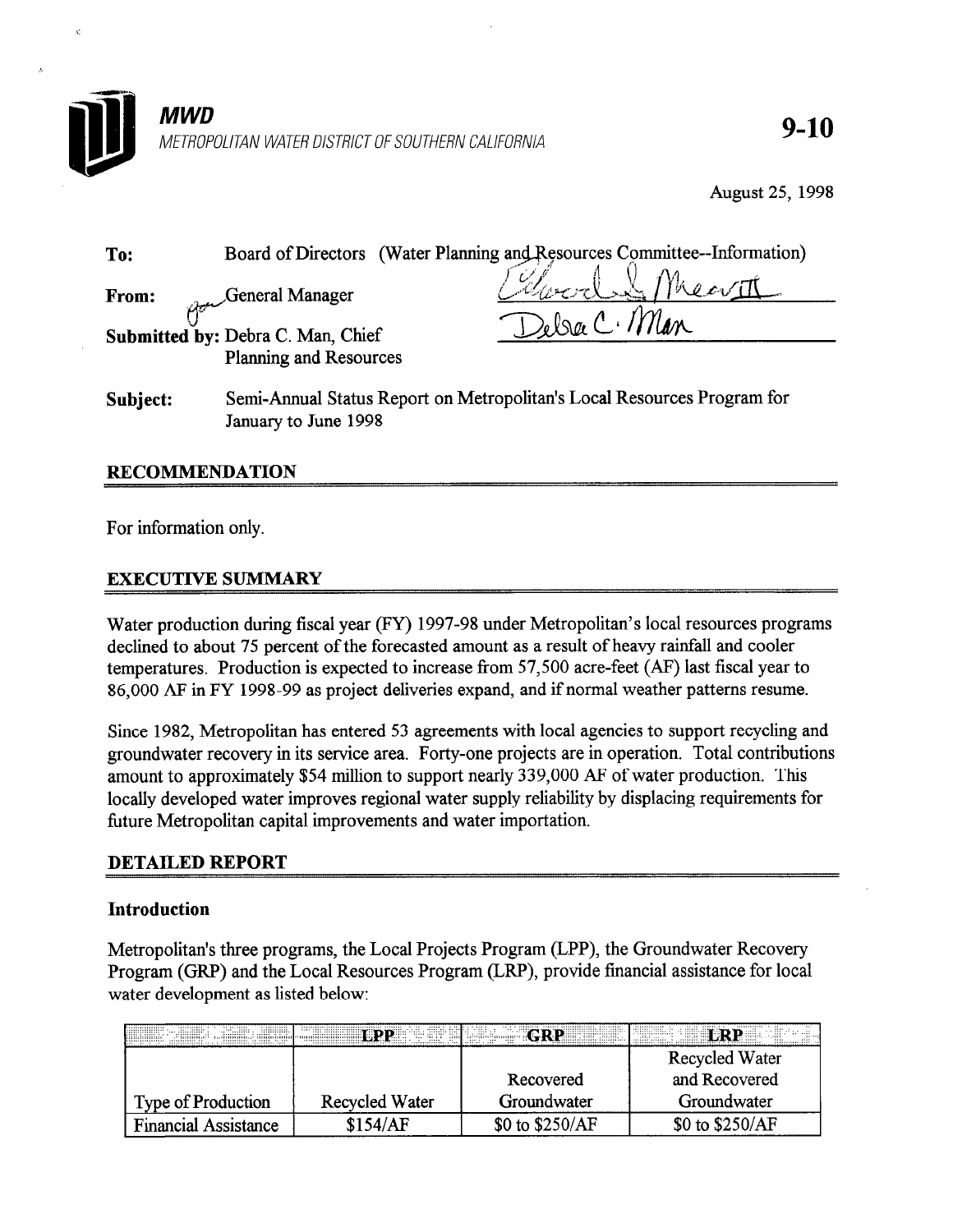Locally developed water, under these programs, improves regional water supply reliability by reducing requirements for future Metropolitan capital improvements and water importation. Since 1982, these three programs have supported nearly 339,000 acre-feet (AF) of recycled water and recovered groundwater with approximately \$54 million in financial assistance for 41 operating projects.

# Semi-Annual Highlights

- 1. In June, a request for project proposals was issued launching the new, competitive LRP.
- 2. Proiects Starting Operation: The City of San Diego's 8,600 acre-feet per year (AFY) North City Water Reclamation Project and the Inland Empire Utility Agency's (a Municipal Water District) 13,500 AFY Carbon Canyon Reclamation Project.
- 3. Agreement Termination: The five-year LPP agreement for the 500 AFY Walnut Valley Water Reclamation Expansion Project located in Three Valleys Municipal Water District expired April 30, 1998. Metropolitan contributed over \$240,000 for production totaling 1,559 AF during the five years.
- 4. A website containing information on Metropolitan's local resource programs including projects participating in the LPP, GRP, and LRP was established. The website address is mwd.dst.ca.us./pr/lrp/LRPhome.htm.

RAINFALL

5. El Nino conditions produced heavy rainfall throughout the region.



As a result of the abundant rainfall and cooler temperatures in the region, there was a pronounced reduction in demand for recycled water and recovered groundwater during the period of December 1997 through June 1998. Fiscal year 1997-98 program production declined to 57,500 AF, about 75 percent of the forecasted amount.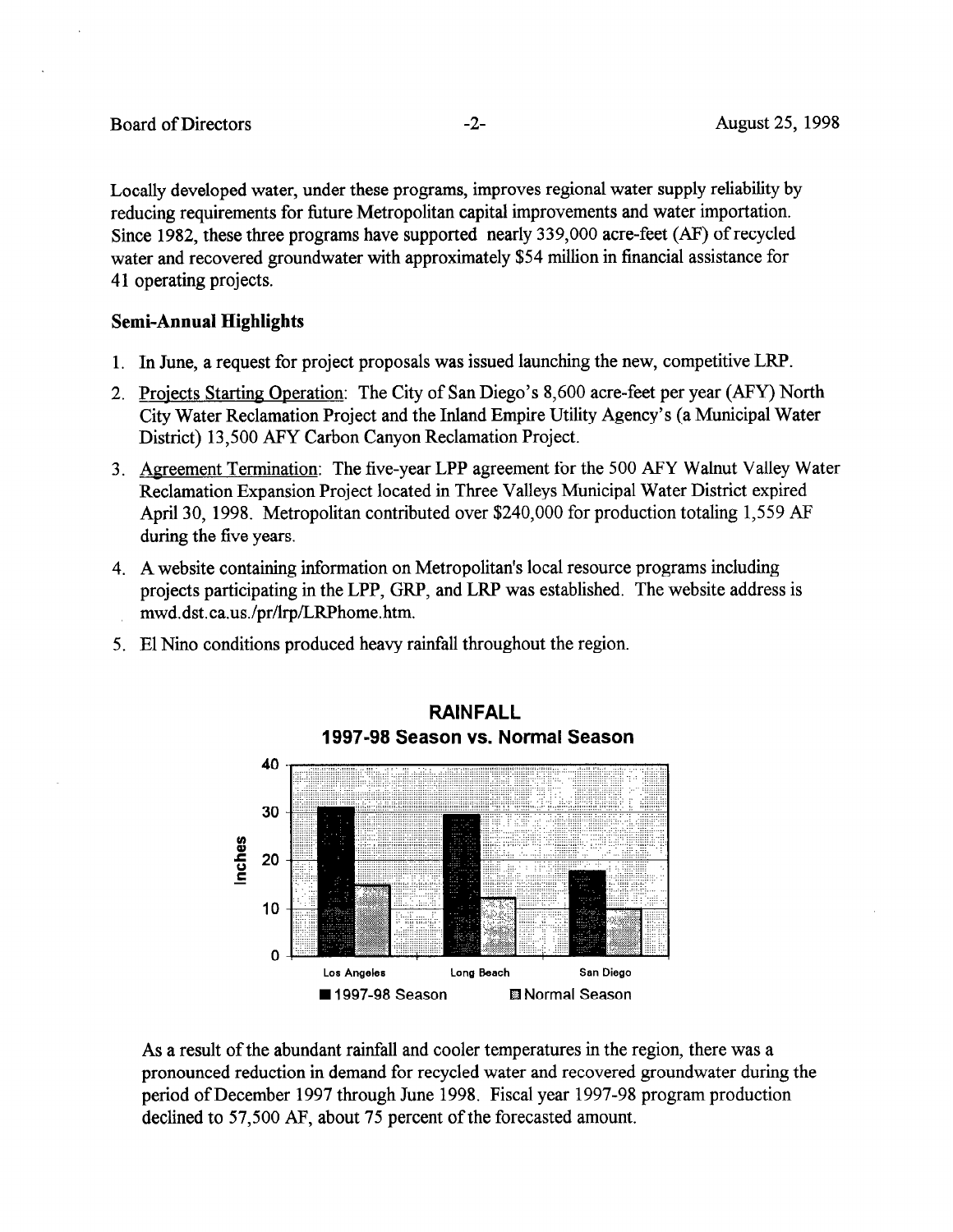

### Water Recycling Status

Metropolitan has entered into 42 LPP agreements to assist recycled water production of up to 190,300 AFY (see attached Table 1). Thirty-four projects are in operation, including two project agreements that have expired. Operating water recycling projects are expected to increase production from about 46,000 AP this past fiscal year to about 69,000 AP this fiscal year (see figure above). Since inception of its programs, Metropolitan has contributed approximately \$42.2 million supporting production of nearly 264,500 AF of recycled water production for landscape irrigation, nurseries, seawater barriers, and industrial uses.

### Groundwater Recovery Status

Metropolitan has entered into 11 agreements for projects that will recover about 40,700 AFY of degraded groundwater (see attached Table 2). Seven of these projects are in operation. Operating groundwater recovery projects are expected to increase production from about 11,500 AP this past fiscal year to 17,000 AF this fiscal year (see figure above). Since inception of this program, Metropolitan has contributed approximately \$11.5 million, supporting about 74,100 AF of recovered groundwater production for municipal uses.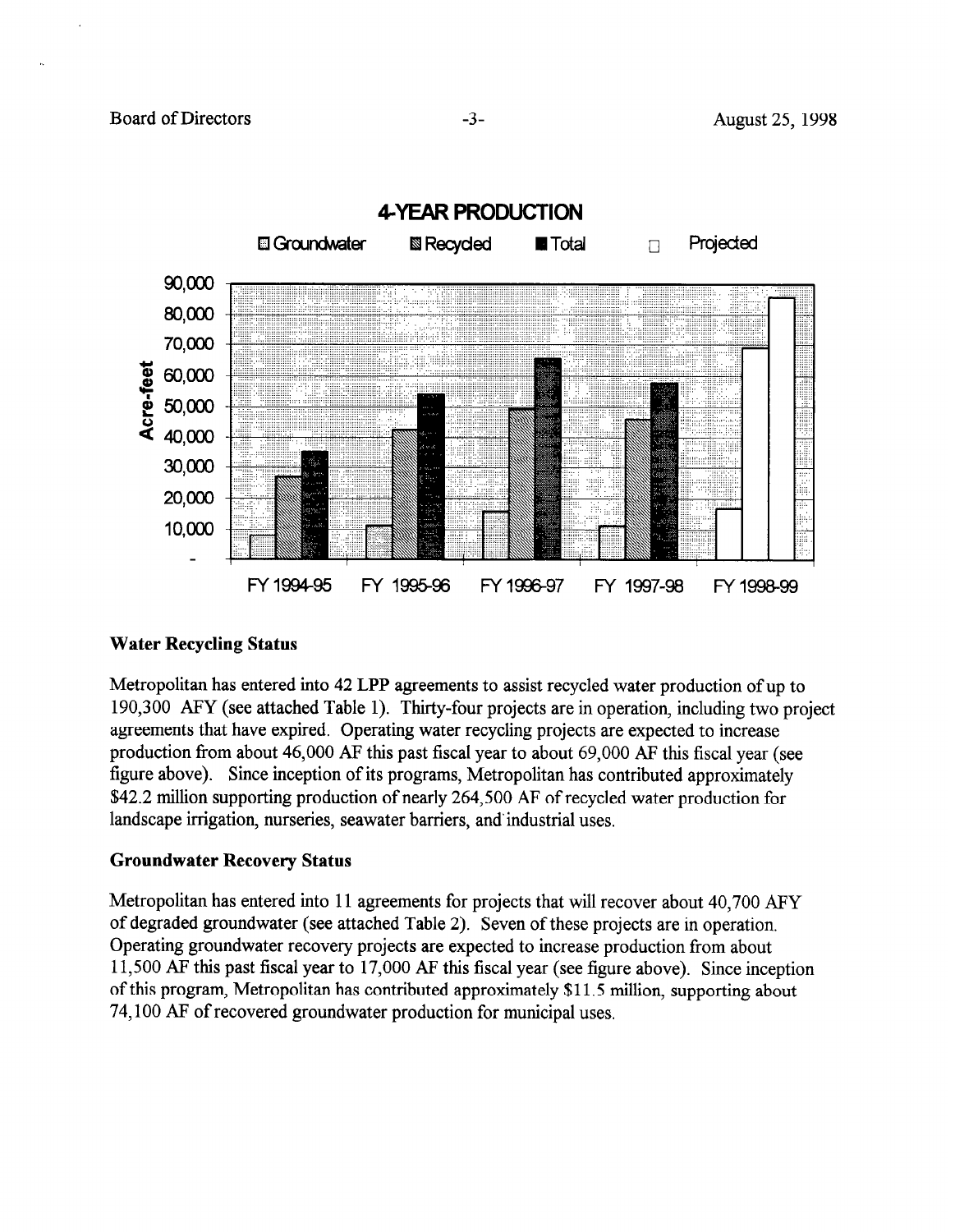#### Board of Directors -4- August 25, 1998

### Projects Under Consideration

Applications for two water recycling projects and nine groundwater recovery projects which would collectively yield about 60,076 AFY (see attached Table 3) are eligible to participate in the existing GRP and LPP under the "grandfathered" rules of the LRP. Staff is actively negotiating agreements for several of these projects. The window for participation under the "grandfathered" rules requires that all agreements be executed by December 9,1998. Thereafter, new projects will only be considered in the new LRP process.

Interested project sponsors have an opportunity to submit proposals for participation in the new LRP based on the request for proposals issued in June 1998. Approximately 50 interested parties attended the LRP pre-proposal workshop. The proposals are due by October 1, 1998.

DC:cl

Attachments

o:\clusterlO\mmshared\board\semiann.dc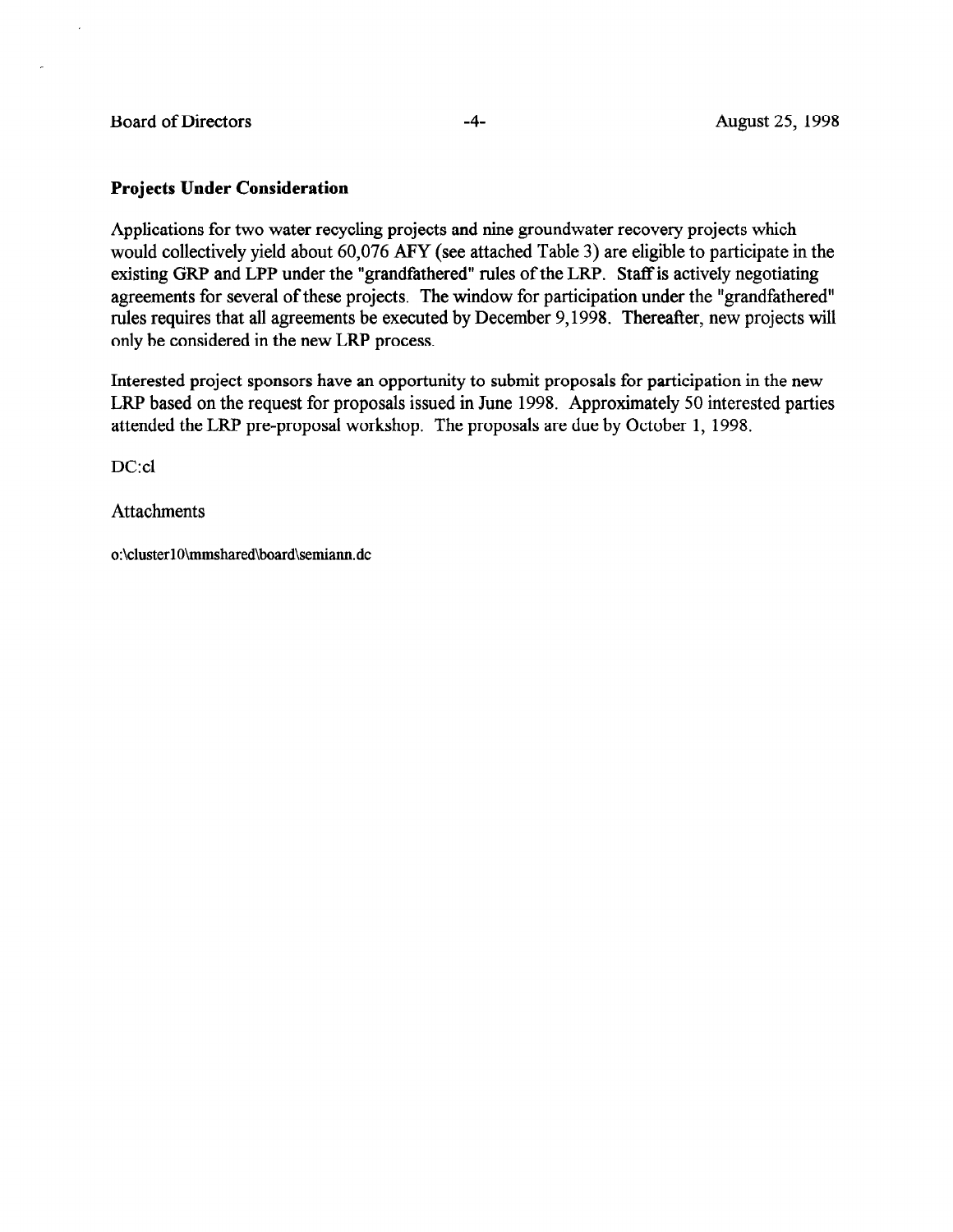### TABLE 1 **RECYCLING CONTRACTS**

 $\bar{\epsilon}$ 

 $\mathbf{r}$ 

| <b>MEMBER</b>                  |      | <b>PROJECT</b><br>e confundamentino appropria.<br>Les de califermiques avita | CONTRACT FY 96-97 FY 97-98 |                |                 |             | <b>TOTAL TO DATE!</b> |
|--------------------------------|------|------------------------------------------------------------------------------|----------------------------|----------------|-----------------|-------------|-----------------------|
| <b>AGENCY</b>                  |      | NHOND (                                                                      | YIELD                      | <b>YIEED</b>   | <b>YIELD</b>    | YIELD       | <b>Contribution</b>   |
|                                |      | - TRI                                                                        | (AFY)                      | (AFY)          | (AFY)           | (AF)        | $\infty$              |
| <b>LOCAL PROJECTS PROGRAM:</b> |      |                                                                              |                            |                |                 |             |                       |
|                                |      |                                                                              |                            |                |                 |             |                       |
| Calleguas MWD                  |      | 1. Oak Park/North Ranch Reclaimed Water Dist. System                         | 1,300                      | 880            | 711             | 1,863       | 286,840               |
| Central Basin MWD              |      | 2. Cerritos Reclaimed Water Extension Project                                | 260                        | 260            | 260             | 1,131       | 174,205               |
|                                |      | 3. Lakewood Water Reclamation Project                                        | 440                        | 440            | 368             | 3,643       | 561,053               |
| Coastal MWD                    |      | 4. San Clemente Water Reclamation Project                                    | 4,000                      | 358            | 251             | 2,755       | 424,224               |
|                                | 5.   | South Laguna Reclamation Expansion Project                                   | 700                        | 0              | $\mathbf 0$     | 54          | 8,239                 |
|                                |      | 6. South Laguna Reclamation Project                                          | 860                        | 795            | 669             | 9,681       | 610,167               |
| Eastern MWD                    |      | Rancho California Reclamation Expansion Project                              | 6,000                      | 2,058          | 1,460           | 7,663       | 1,180,148             |
|                                | 8    | Eastern Regional Reclaimed Water System                                      | 4,830                      | 0              | 0               | 0           |                       |
|                                | 9    | Eastern Reach 1, Phase II Water Reclamation Project                          | 1,700                      | 0              | 0               | 0           |                       |
| <b>Inland Empire Utilit</b>    | 10   | Carbon Canyon Reclamation Project                                            | 13,500                     | $\overline{0}$ | $\mathbf 0$     | $\Omega$    |                       |
| City of Glendale               | 11   | Glendale Water Reclamation Expansion Project                                 | 600                        | 318            | 239             | 1,919       | 295,526               |
| Las Virgenes MWD               | 12.1 | Calabasas Reclaimed Water System Extension Project                           | 700                        | 437            | 303             | 3,339       | 514,268               |
|                                |      | 13. Las Virgenes MWD Reclamation Project                                     | 2,700                      | 3,784          | 1,703           | 33,125      | 2,806,369             |
| City of Long Beach             |      | 14. Long Beach Reclamation Project                                           | 1,700                      | 1,345          | 1,037           | 10,871      | 1,580,964             |
|                                |      | 15. Long Beach Reclaimed Water Master Plan Phase I                           | 2,750                      | $\Omega$       | 0               | 0           |                       |
| City of Los Angeles            |      | 16. Los Angeles Greenbelt Project                                            | 1,610                      | 837            | 739             | 3,742       | 576,314               |
|                                | 17.  | Sepulveda Basin Water Reclamation Project                                    | 1,900                      | 0              | 0               | 0           |                       |
| MWD of Orange                  | 18.  | Irvine Reclamation Project                                                   | 10,000                     | 8,900          | 8,848           | 76,524      | 10,487,275            |
| County                         | 19   | Moulton Niguel Water Reclamation Project                                     | 8,000                      | 2,038          | 996             | 6,968       | 1,073,087             |
|                                | 20.  | Santa Margarita Water Reclamation Project                                    | 3,600                      | 1,885          | 1,465           | 14,047      | 2,089,192             |
|                                | 21   | Trabuco Canyon Reclamation Expansion Project                                 | 800                        | 369            | 423             | 1,938       | 298,406               |
| San Diego County               | 22   | Encina Water Pollution Control Reclamation Project <sup>3</sup>              | 165                        | 165            | 84              | 734         | 113,098               |
| Water Authority                | 23.  | Oceanside Water Reclamation Project                                          | 300                        | 34             | 28              | 138         | 21,267                |
|                                | 24.  | Santa Maria Water Reclamation Project                                        | 1,600                      | $\overline{0}$ | 0               | 0           |                       |
|                                | 25   | Shadowridge Water Reclamation Project                                        | 375                        | 346            | 267             | 1,838       | 283,114               |
| Three Valleys MWD              |      | 26. Walnut Valley Water Reclamation Expansion Project                        | 500                        | 466            | $\mathbf{0}$    | 1,559       | 240,117               |
|                                |      | Subtotal                                                                     | 70,890                     | 25,715         | 19,850          | 183,533     | 23,623,872            |
|                                |      | TEMPORARY LOCAL RESOURCE PROGRAM:                                            |                            |                |                 |             |                       |
|                                |      |                                                                              |                            |                |                 |             |                       |
| City of Burbank                |      | 27. Burbank Reclaimed Water System Expansion Project                         | 850                        | 517            | 401             | 1,103       | 275,535               |
| Central Basin MWD              | 28.  | Century Reclamation Program                                                  | 5,500                      | 3,201          | 2,755           | 12,820      | 2,744,490             |
|                                | 29.  | Rio Hondo Water Reclamation Program                                          | 5,000                      | 281            | 191             | 743         | 172,957               |
| Coastal MWD                    | 30.  | Green Acres Reclamation Project (Coastal MWD) <sup>2</sup>                   | 800                        | $\mathbf 0$    | $\mathbf{0}$    | $\mathbf 0$ |                       |
| City of Glendale               | 31   | Glendale Brand Park Reclaimed Water Project                                  | 225                        | 32             | $\overline{57}$ | 89          | 22,275                |
|                                | 32.  | Glendale Verdugo-Scholl Reclaimed Water Project                              | 2,000                      | 472            | 479             | 1,168       | 288,997               |
| MWD of Orange                  |      |                                                                              |                            |                |                 |             |                       |
| County                         |      | Green Acres Reclamation Project (MWDOC) <sup>2</sup>                         | 5,400                      | 1,307          | 850             | 5,555       | 1,150,006             |
| San Diego County               | 33.  | Encina Basin Water Reclamation Project Phase I                               | 2,050                      | 1,340          | 1,189           | 5,868       | 1,098,985             |
|                                | 34.  | Escondido Regional Reclaimed Water Project                                   | 2,800                      | $\overline{0}$ | 0               | 0           |                       |
|                                | 35.  | Fallbrook Public Utility District Water Reclamation Project                  | 1,200                      | 707            | 652             | 2,949       | 620,619               |
|                                | 36.  | North City Water Reclamation Project                                         | 17,500                     | 0              | 0               |             |                       |
|                                | 37.  | Otay Water Reclamation Project Phase I                                       | 1,500                      | 896            | 743             | 4,894       | 956,106               |
|                                | 38.  | Padre Dam MWD Reclaimed Water System Phase I                                 | 850                        | 0              | 14              | 14          | 3,450                 |
|                                | 39   | Rancho Santa Fe Reclaimed Water System                                       | 220                        | 0              | 0               | 0           |                       |
|                                | 40.  | San Elijo Water Reclamation System                                           | 1,600                      | 0              | 0               |             |                       |
|                                | 41.  | San Pasqual Water Reclamation Project                                        | 1,100                      | 251            | 253             | 823         | 193,493               |
| City of Santa Ana              |      | Green Acres Reclamation Project (Santa Ana) <sup>2</sup>                     | 800                        | 364            | 362             | 977         | 231,359               |
| West Basin MWD                 | 42   | West Basin Water Reclamation Program                                         | 70,000                     | 14,446         | 18,358          | 43,946      | 10,800,600            |
|                                |      | Subtotal                                                                     | 119,395                    | 23,813         | 26,302          | 80,948      | 18,558,871            |
| Operating Projects 34          |      | <b>Total</b>                                                                 | 190,285                    | 49,528         | 46,152          | 264,482     | 42,182,744            |

1. Totals through June 1998 as reported to date - not all information is complete.

2. Green Acres Reclamation Project is approved as one project to deliver water to Coastal MWD, MWDOC, and Santa Ana.

3. Actual production is reported for the 1996-97 and 1997-98 Fiscal Year, however Metropolitan's financial contribution is limited to contract yield.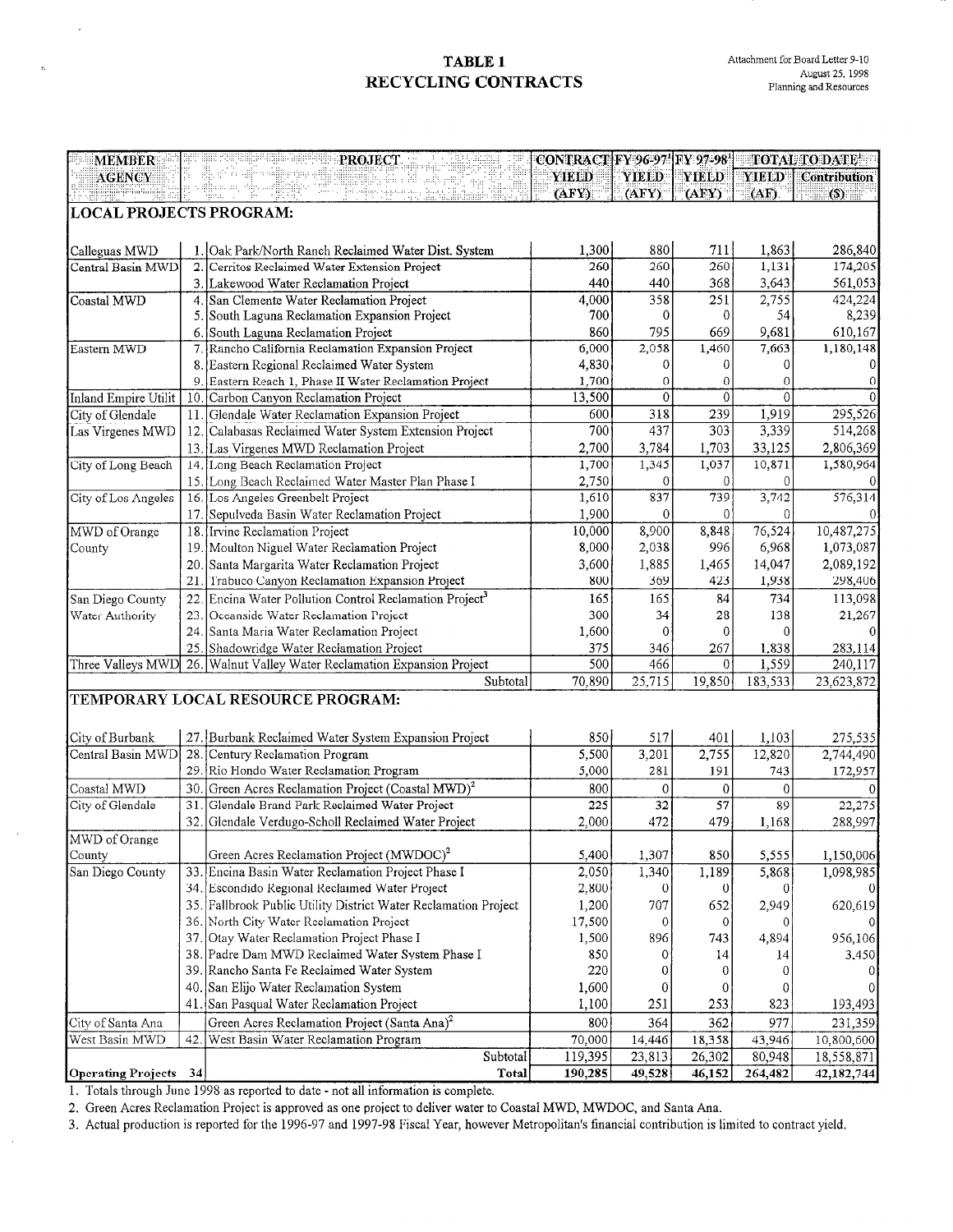$\cdots$ 

and and

### TABLE 2 **GROUNDWATER RECOVERY CONTRACTS**

| MEMBER AGENCY                        |                                                                     | <b>EXAMPROJECT PROPERTY</b>     | <b>CONTRACT</b><br>FY 96-97 |                    | FY 97-98           | <b>TOTAL TO DATE!</b> |                 |  |
|--------------------------------------|---------------------------------------------------------------------|---------------------------------|-----------------------------|--------------------|--------------------|-----------------------|-----------------|--|
|                                      |                                                                     | i Samara                        | YIELD <sup>1</sup>          | YIELD <sup>2</sup> | YIELD <sup>2</sup> | <b>YIELD</b>          | Contribution    |  |
|                                      |                                                                     |                                 | (AFY)                       | (AF)               | (AF)               | (AF)                  | $\mathbb{E}(S)$ |  |
| <b>GROUNDWATER RECOVERY PROGRAM:</b> |                                                                     |                                 |                             |                    |                    |                       |                 |  |
|                                      |                                                                     |                                 |                             |                    |                    |                       |                 |  |
| City of Santa Monica                 |                                                                     | 1. Santa Monica Groundwater     |                             |                    |                    |                       |                 |  |
|                                      |                                                                     | <b>Treatment Plant</b>          | 1,800                       | 1,800.0            | 1,800.0            | 10,570.0              | 0.0             |  |
| City of Burbank                      |                                                                     | 2. Burbank Lake St. GAC Treat-  |                             |                    |                    |                       |                 |  |
|                                      |                                                                     | ment Plant                      | 2,744                       | 1,778.2            | 678.0              | 10,175.9              | 842,479.3       |  |
| West Basin MWD                       | 3 <sub>1</sub>                                                      | West Basin Desalter Project     | 1,524                       | 1,293.0            | 949.9              | 6,558.0               | 1,639,525.0     |  |
| San Diego CWA                        | $\overline{4}$ .                                                    | Oceanside Desalter Project      | 2,000                       | 2,185.3            | 2,149.7            | 9,200.2               | 1,663,068.5     |  |
|                                      |                                                                     | 5. Lower Sweetwater River       |                             |                    |                    |                       |                 |  |
|                                      |                                                                     | Groundwater Demineralization    |                             |                    |                    |                       |                 |  |
|                                      |                                                                     | Project, Phase I                | 3,600                       | 0.0                | 0.0                | 0.0                   | 0.0             |  |
| MWD of Orange                        |                                                                     | 6. Tustin Desalter Project      | 3,271                       | 1,923.0            | 2,714.9            | 4,637.9               | 351,788.0       |  |
| County                               |                                                                     | 7. Irvine Desalter Project      | 6,700                       | 0.0                | 0.0                | 0.0                   | 0.0             |  |
| Western MWD/                         |                                                                     | 8 Chino Basin Desalination      |                             |                    |                    |                       |                 |  |
| Inland Empire Utility                |                                                                     | Program, Phase I                | 8,000                       | 0.0                | 0.0                | 0.0                   | 0.0             |  |
| Eastern MWD                          |                                                                     | 9. Menifee Basin Desalter       |                             |                    |                    |                       |                 |  |
|                                      |                                                                     | Project                         | 3,360                       | 0.0                | 0.0                | 0.0                   | 0.0             |  |
|                                      | 8,979.5<br>4,496,860.8<br>8,292.5<br>32,999<br>41,142.0<br>Subtotal |                                 |                             |                    |                    |                       |                 |  |
| <b>LOCAL PROJECTS PROGRAM:</b>       |                                                                     |                                 |                             |                    |                    |                       |                 |  |
|                                      |                                                                     |                                 |                             |                    |                    |                       |                 |  |
| Foothill MWD                         |                                                                     | 10. Glenwood Nitrate Water      |                             |                    |                    |                       |                 |  |
|                                      |                                                                     | Reclamation Project             | 1,600                       | 888.0              | 619.0              | 4,508.2               | 694,256.6       |  |
| Western MWD                          |                                                                     | 11. Arlington Basin Groundwater |                             |                    |                    |                       |                 |  |
|                                      |                                                                     | Desalter Project <sup>3</sup>   | 6,100                       | 6,100.0            | 2,516.9            | 28,479.0              | 6,289,746.2     |  |
|                                      |                                                                     | Subtotal                        | 7,700                       | 6,988.0            | 3,135.9            | 32,987.2              | 6,984,002.8     |  |
| <b>Operating Projects:</b>           | 7                                                                   | <b>Total</b>                    | 40,699                      | 15,967.5           | 11,428.4           | 74,129.2              | 11,480,863.7    |  |

1. Most contracts allow an additional 20% production.

alla dia dia

÷,

2. Totals through June 1998 as reported to date - not all information is complete.

3. Actual production is reported for the 1996-97 and 1997-98 Fiscal Year, however Metropolitan's financial contribution is limited to contract yield.